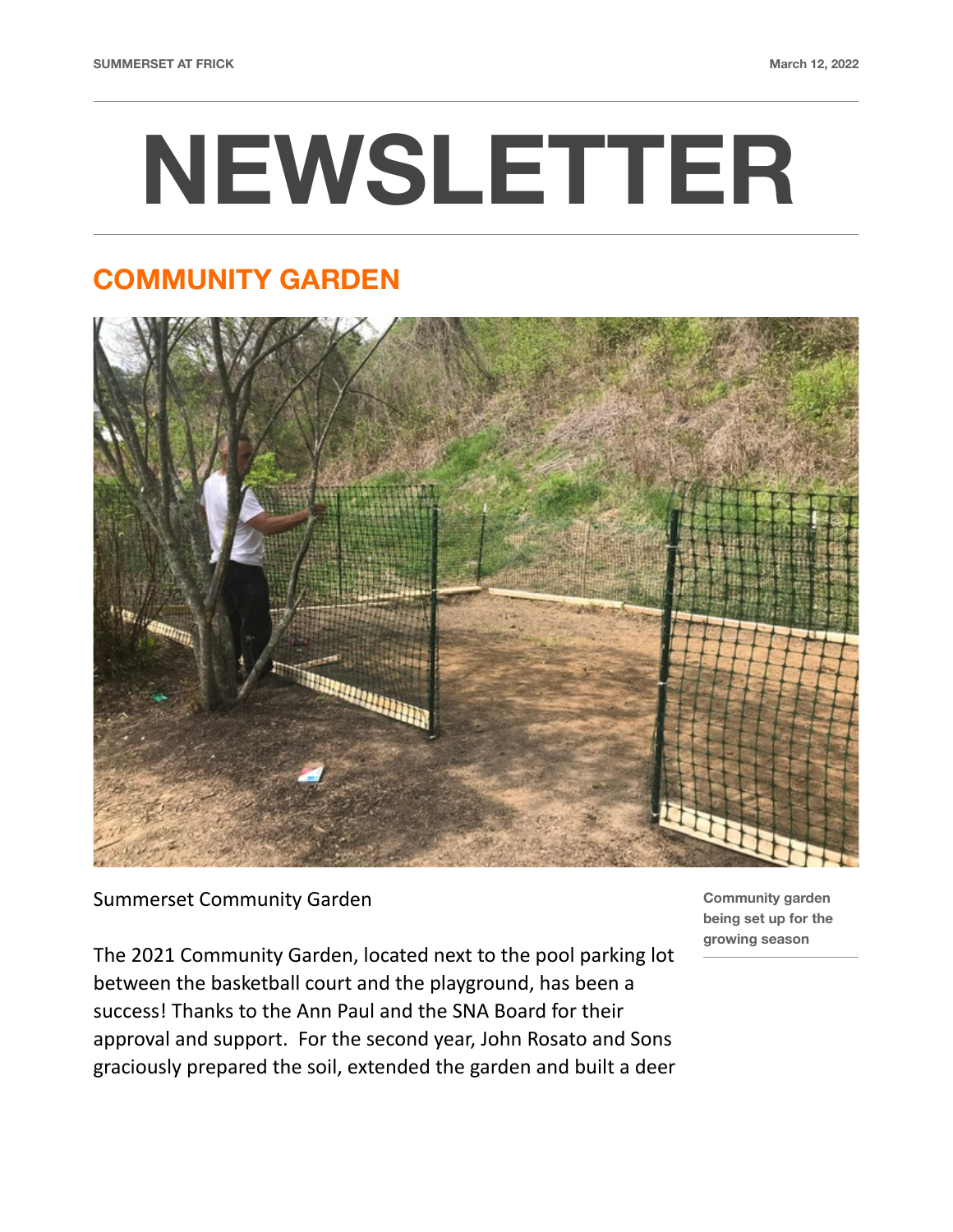fence. Following an invitation to all Summerset residents to participate, a group of approximately 10 gardener/ volunteers participated. Providing everything from in-kind donations, expertise on setting up an online sign-up system for watering to initial planting and ongoing weeding, the group was committed to the ultimate success of the garden. The gardeners met most Wednesday mornings for garden planting and maintenance. None are master gardeners and several have had only beginner level gardening experience. It's been fulfilling to watch the garden space transform from a patch of dirt to a bountiful and beautiful garden!

A square foot garden planting technique was used which resulted in a plentiful harvest of lettuces, chard, a variety of



**Planting technique in action** 

tomatoes, peppers and eggplant as well as basil, thyme, rosemary, oregano, sage, parsley, and mint. The pumpkin/squash patch was not as successful – some homework and guidance are needed! The

#### **"Sud accumsan libero pretium**

**"It's been fulfilling to watch the garden space transform from a patch of dirt to a bountiful and beautiful garden!"** 

garden perimeter was planted with marigolds, sunflowers, zinnias, and snap dragons. To encourage pollinators like bees and butterflies, cone flower and bee balm were been planted. It was a glorious display color by summer's end!

Two improvements made this year were the installation of a fence that has successfully deterred the deer and other critters from enjoying the harvest and the installation of a water faucet closer to the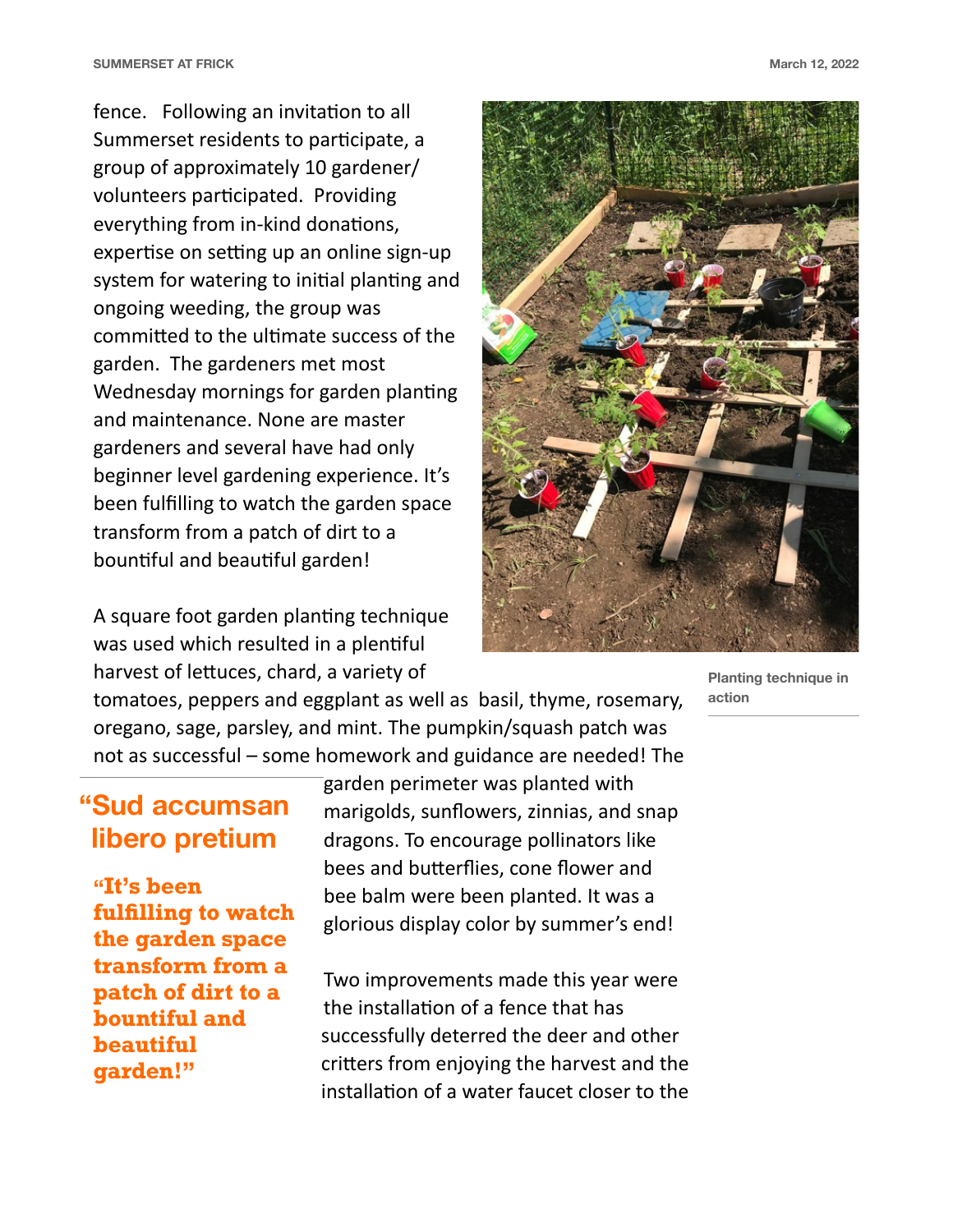garden which makes watering much for efficient! Thanks to all that made these improvements possible.

We look forward to a prosperous 2022 garden and hope to begin planning our garden beginning in February. We invite other residents who may like to participate to contact us via any of the people listed below or directly to [leah.cham@gmail.com](mailto:leah.cham@gmail.com) or 412-613-6610.

### **COMMUNITY GYM**



RULES AT THE GYM Here are just some of the rules that apply to our gym (please see our website for a full list of gym rules)

- Gym is for residents only
- No children under the age of 14
- Children 14-18 must be with an adult
- Contact Ann Paul for waiver regarding student athletes who wish to use the gym for sports training without parental supervision
- Wipe down equipment when finished
- Limit use of equipment to 30 minutes when others are waiting